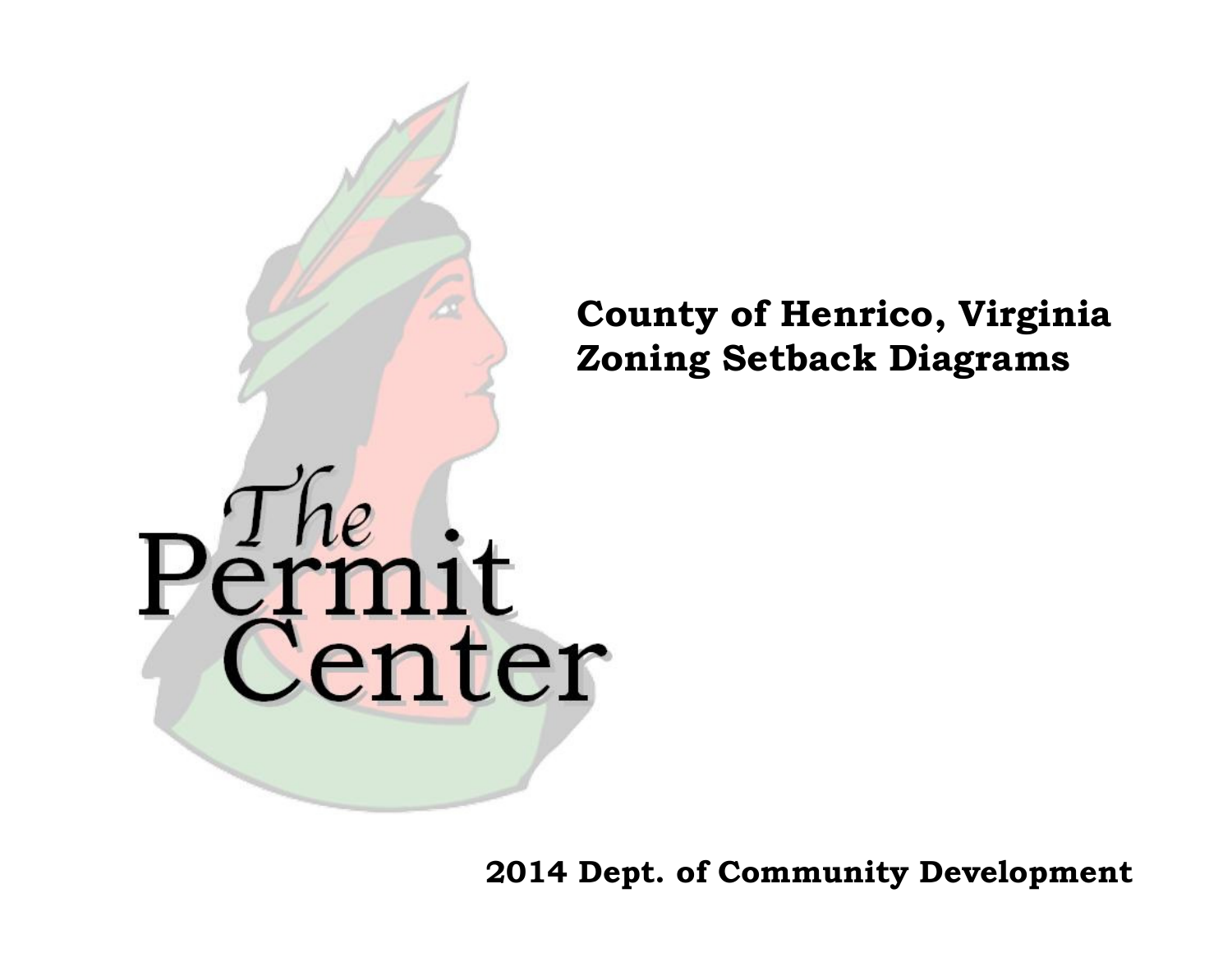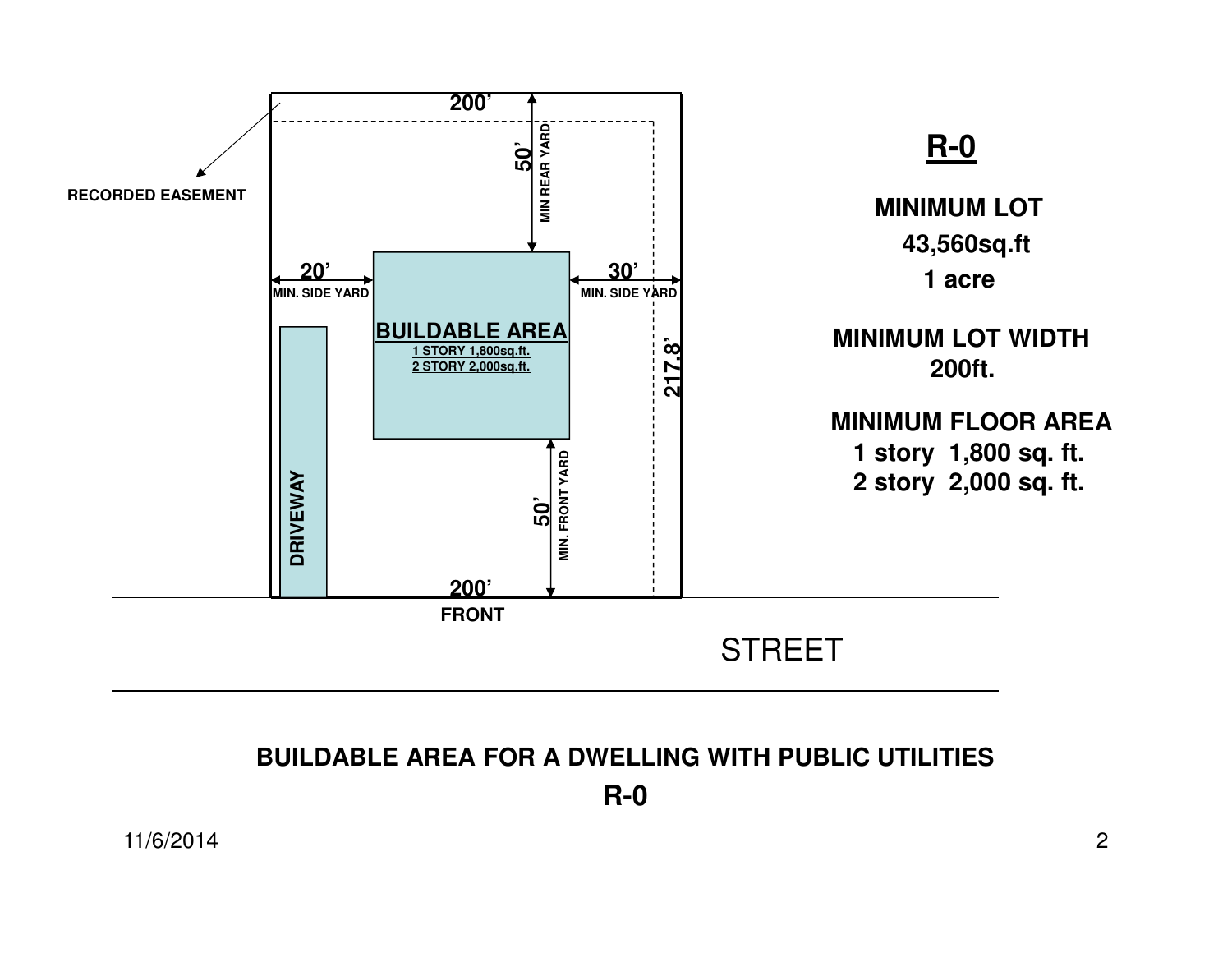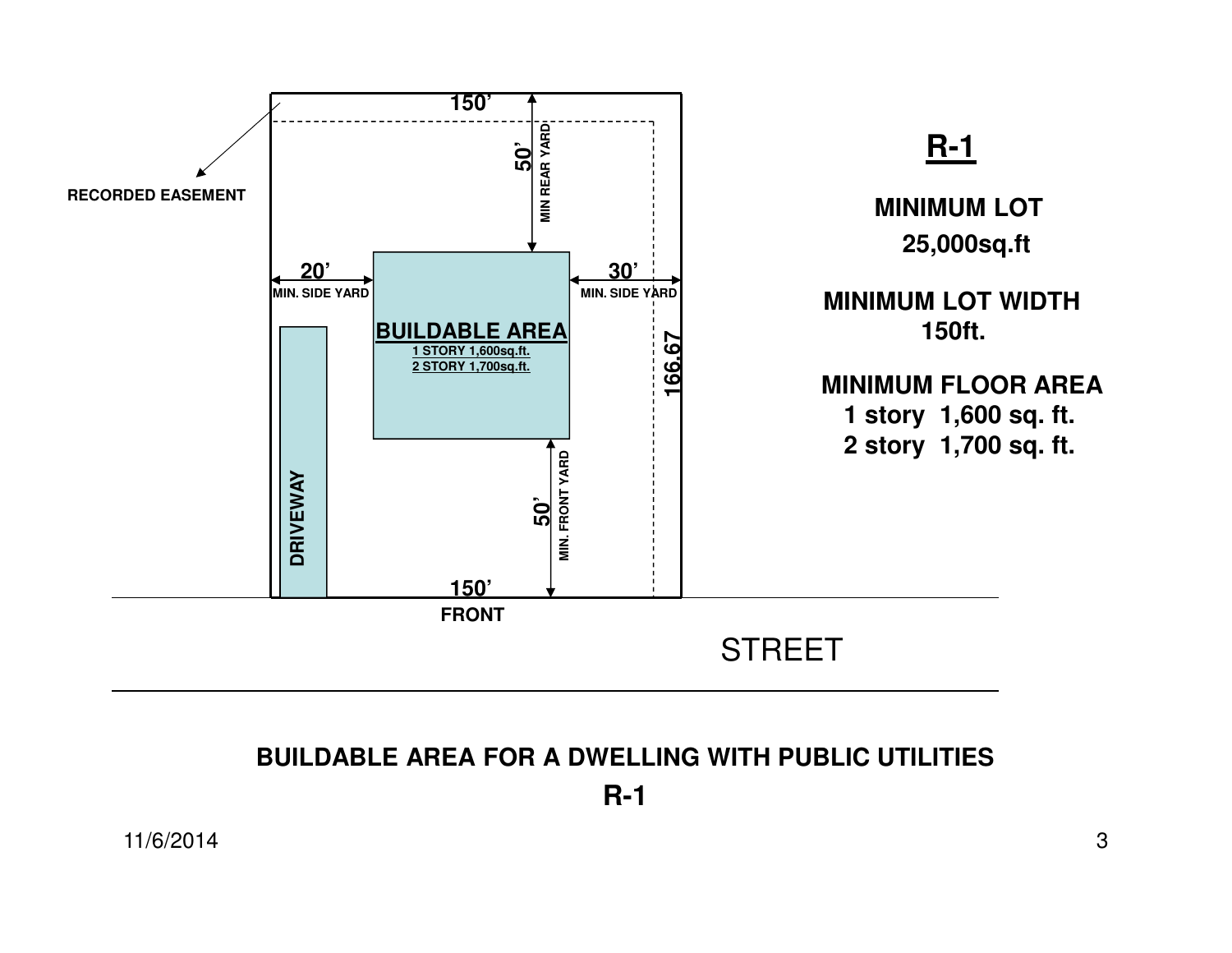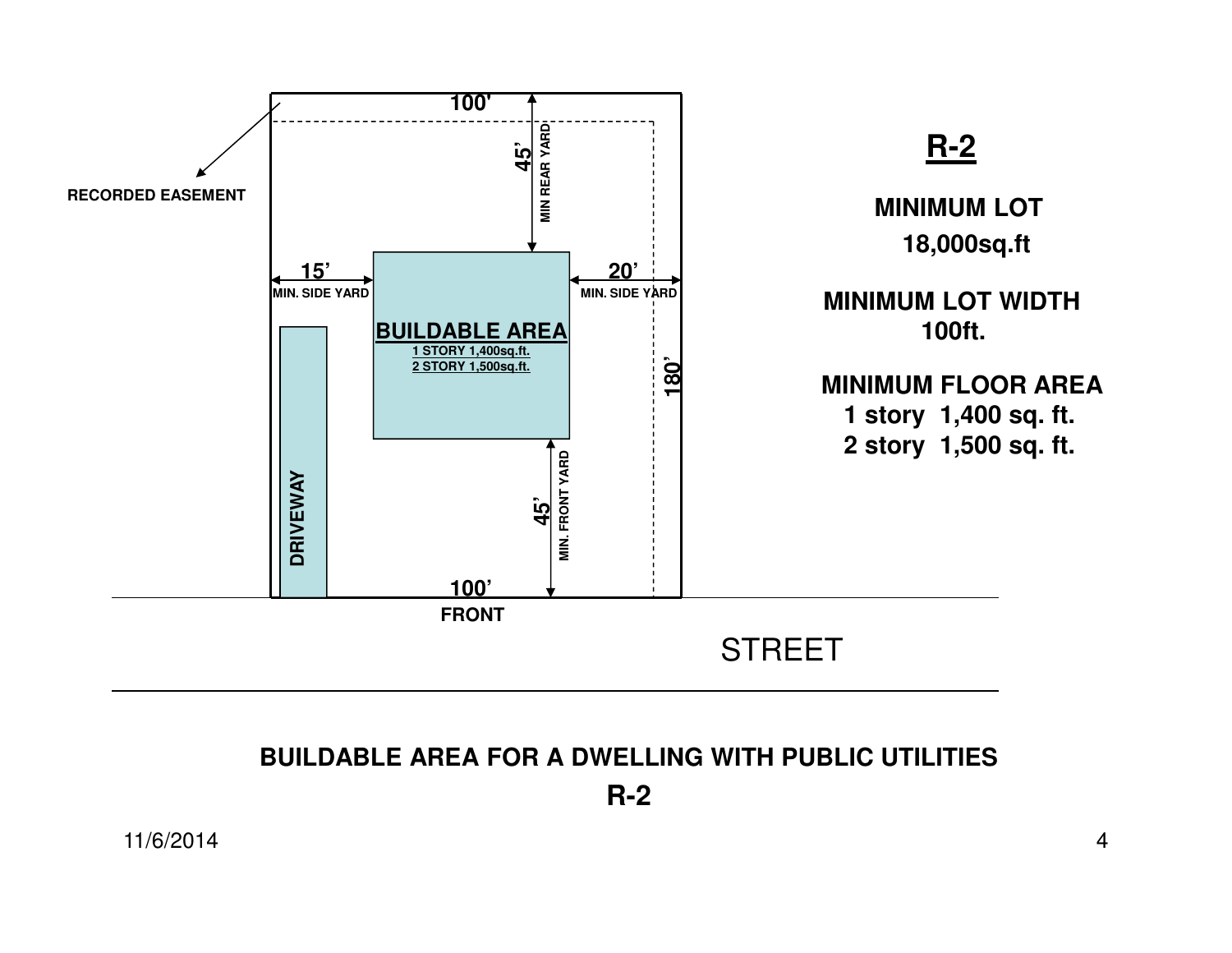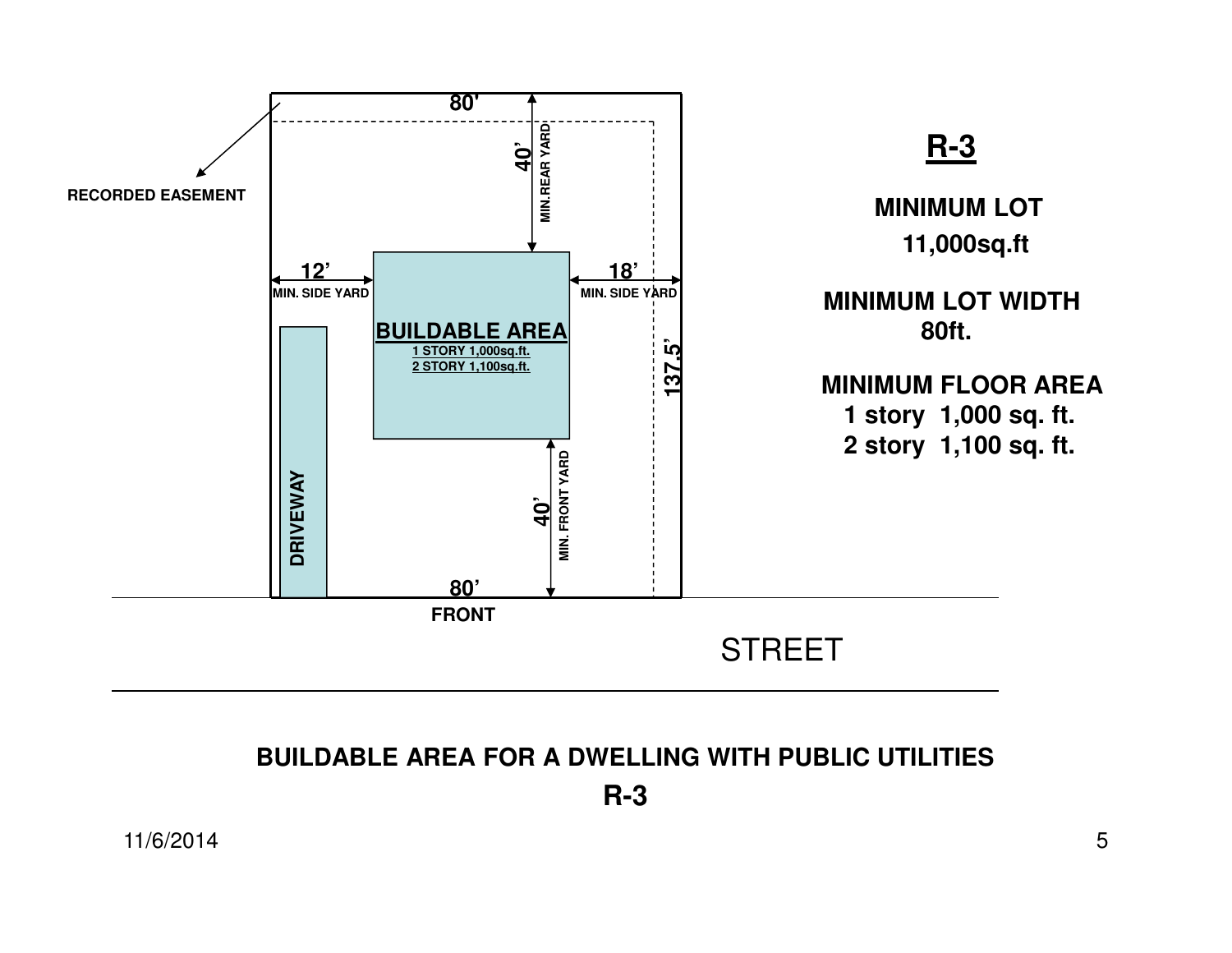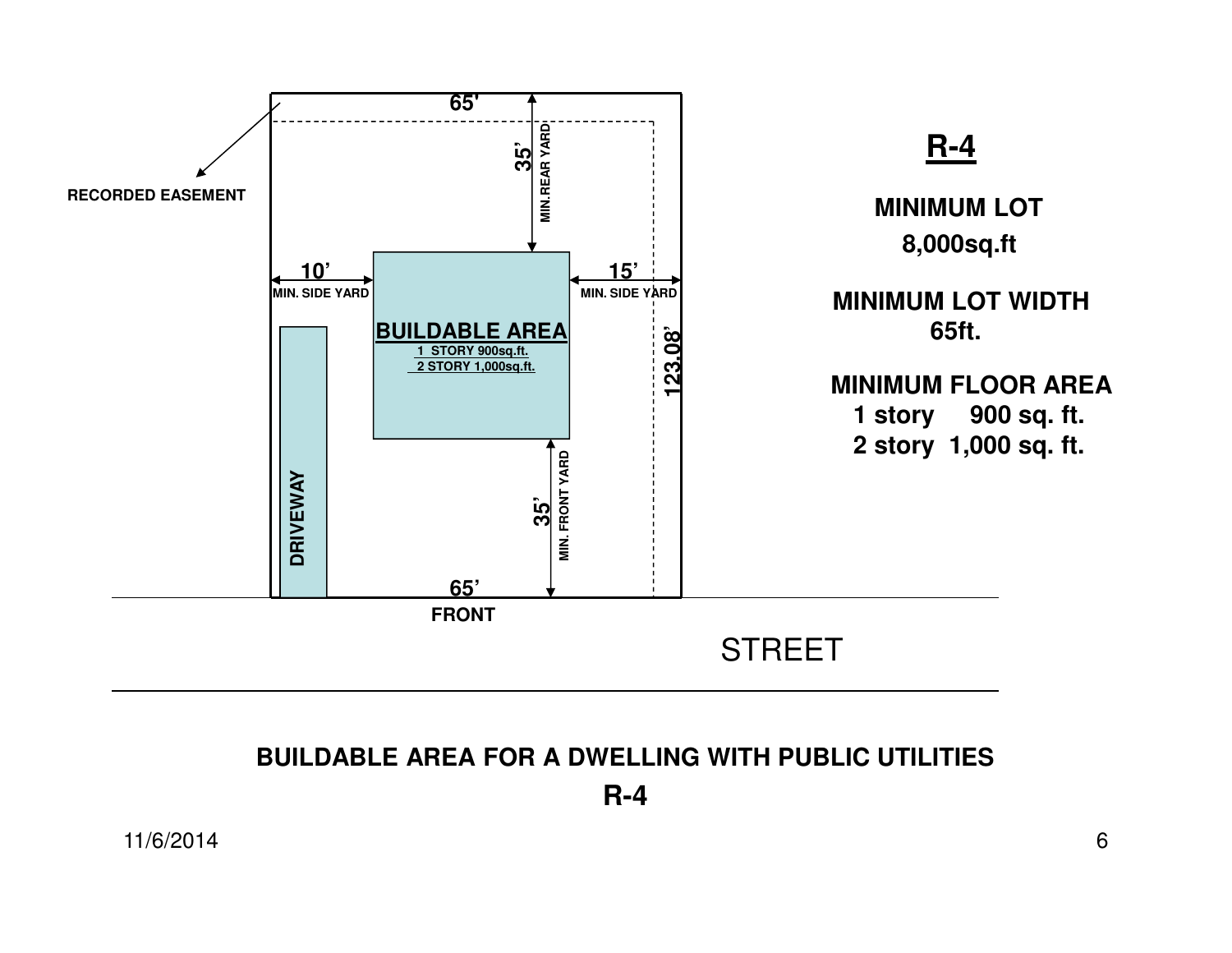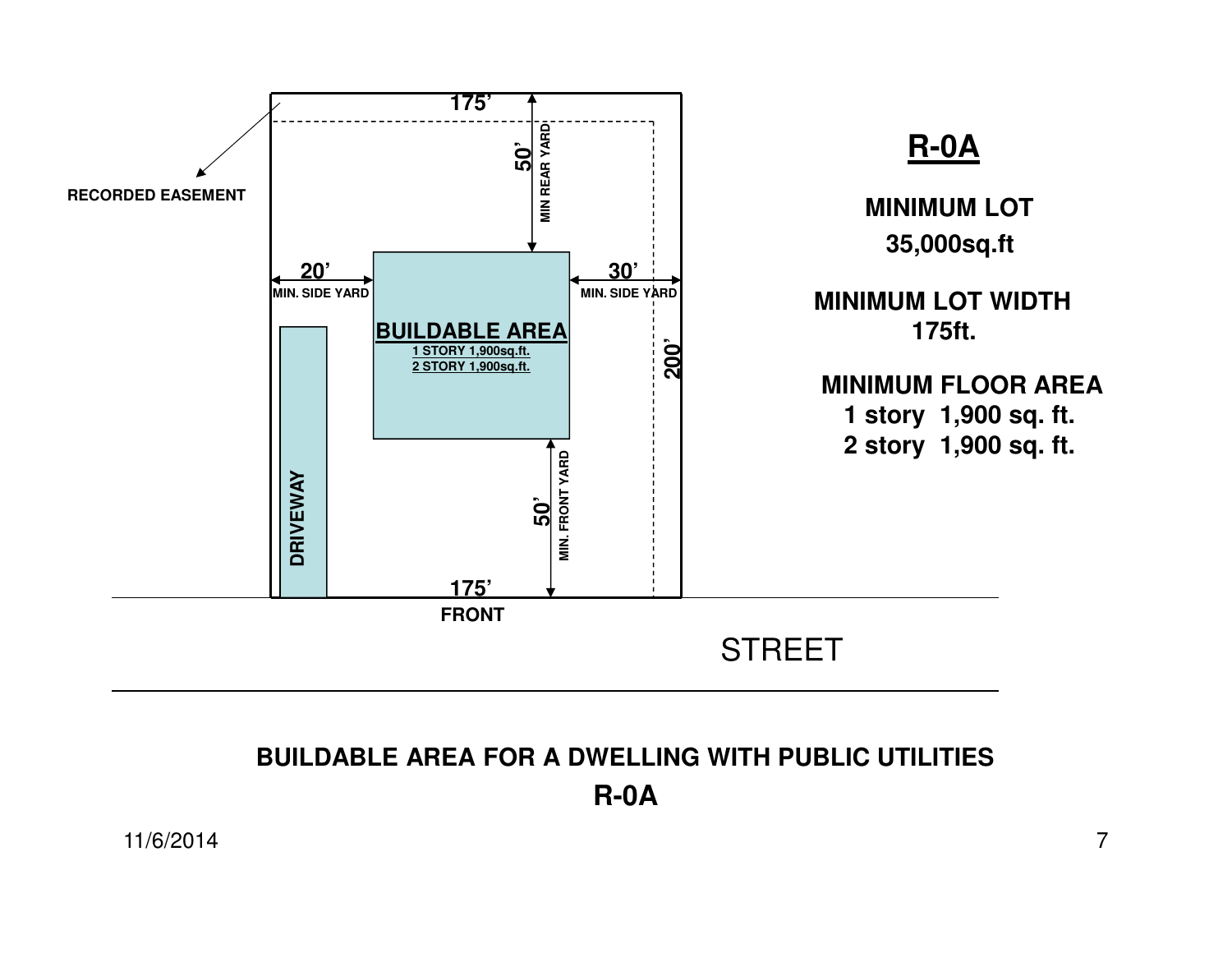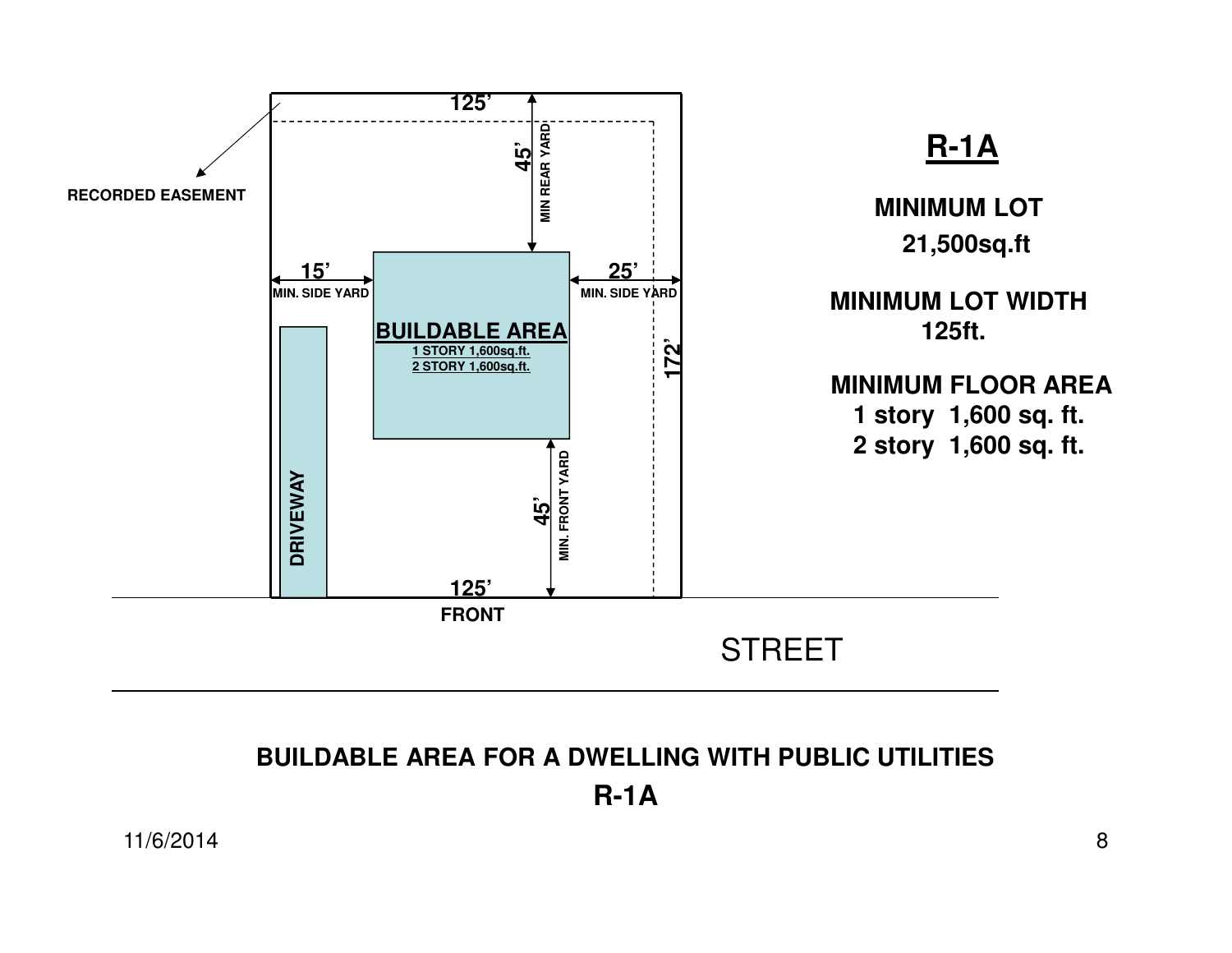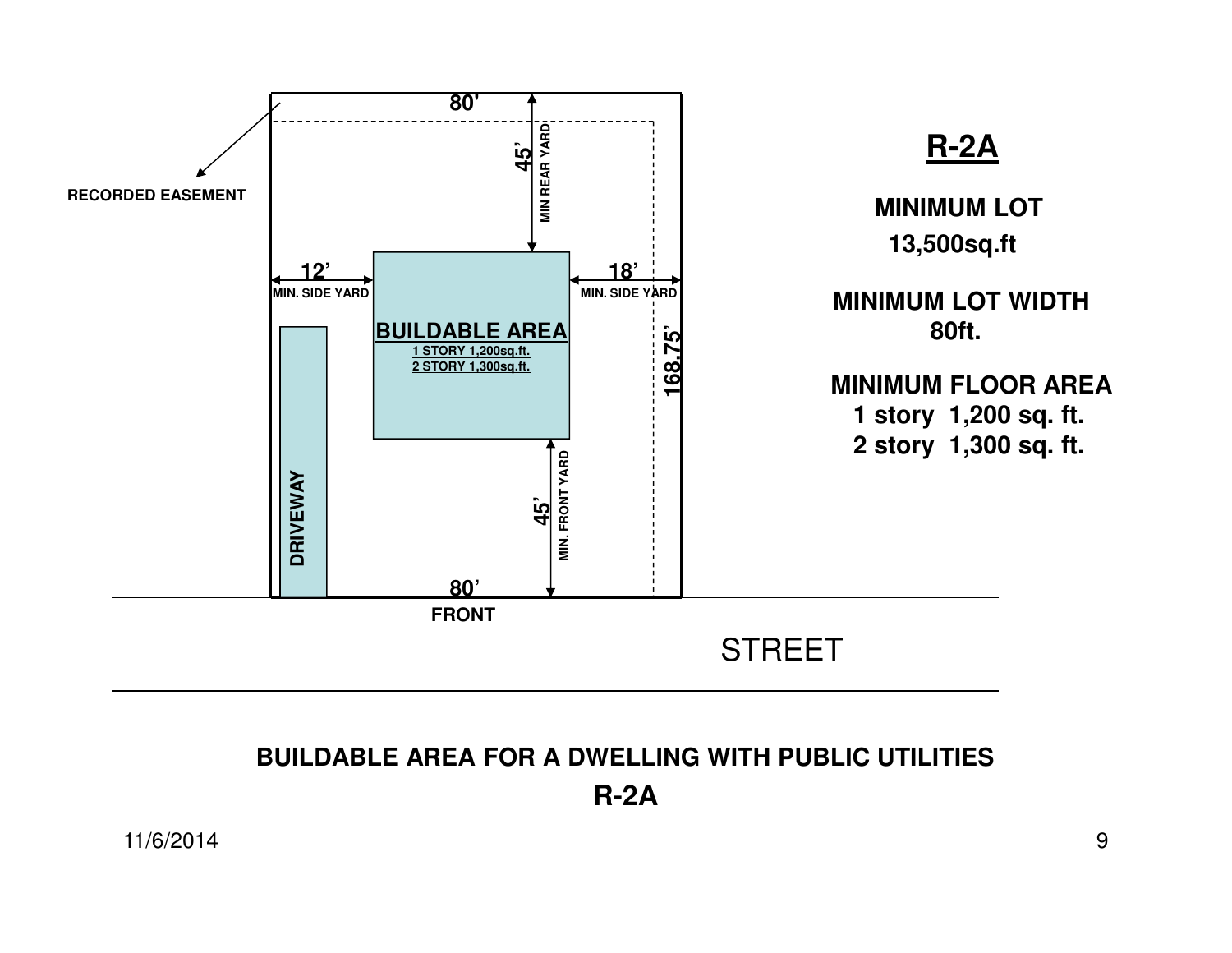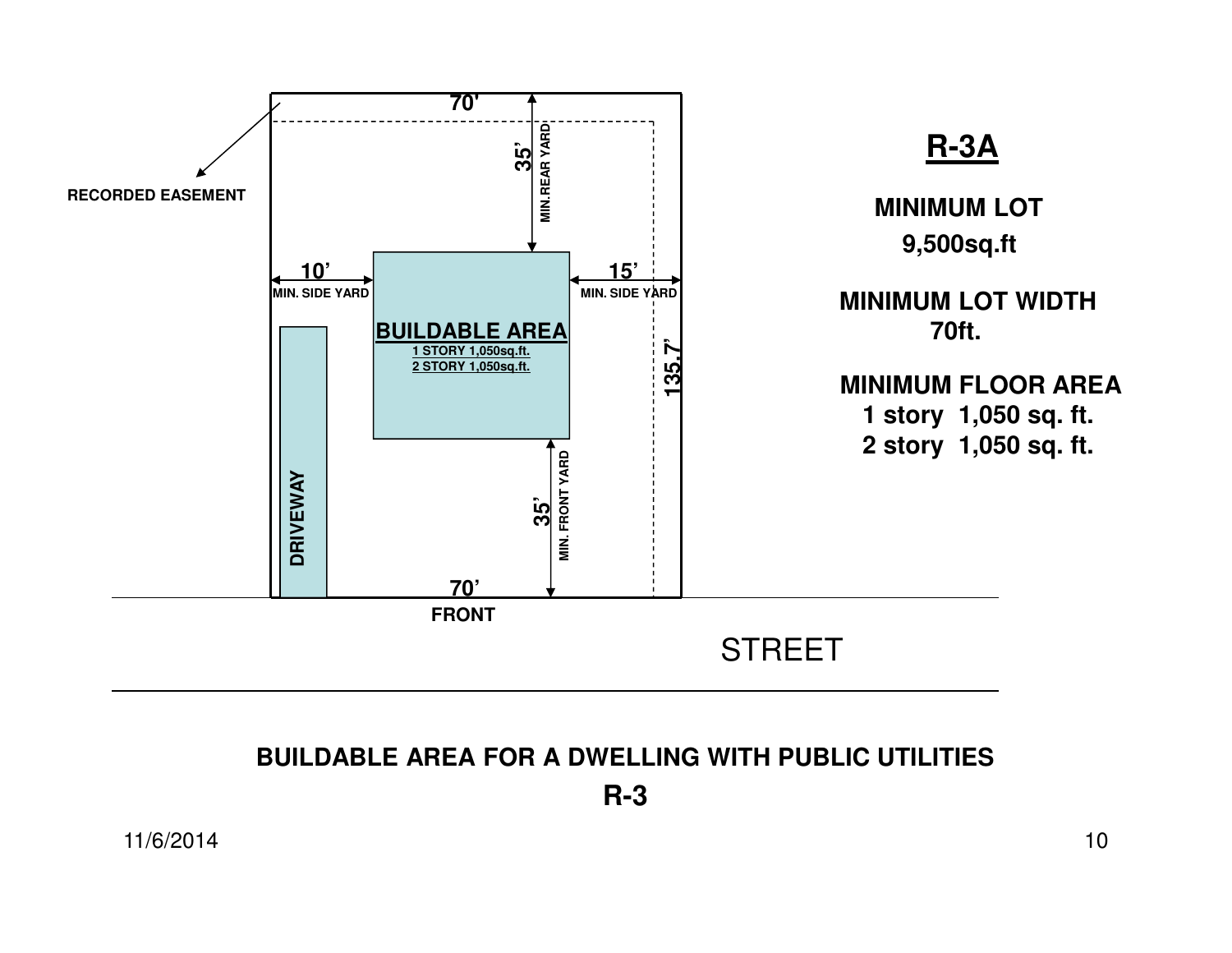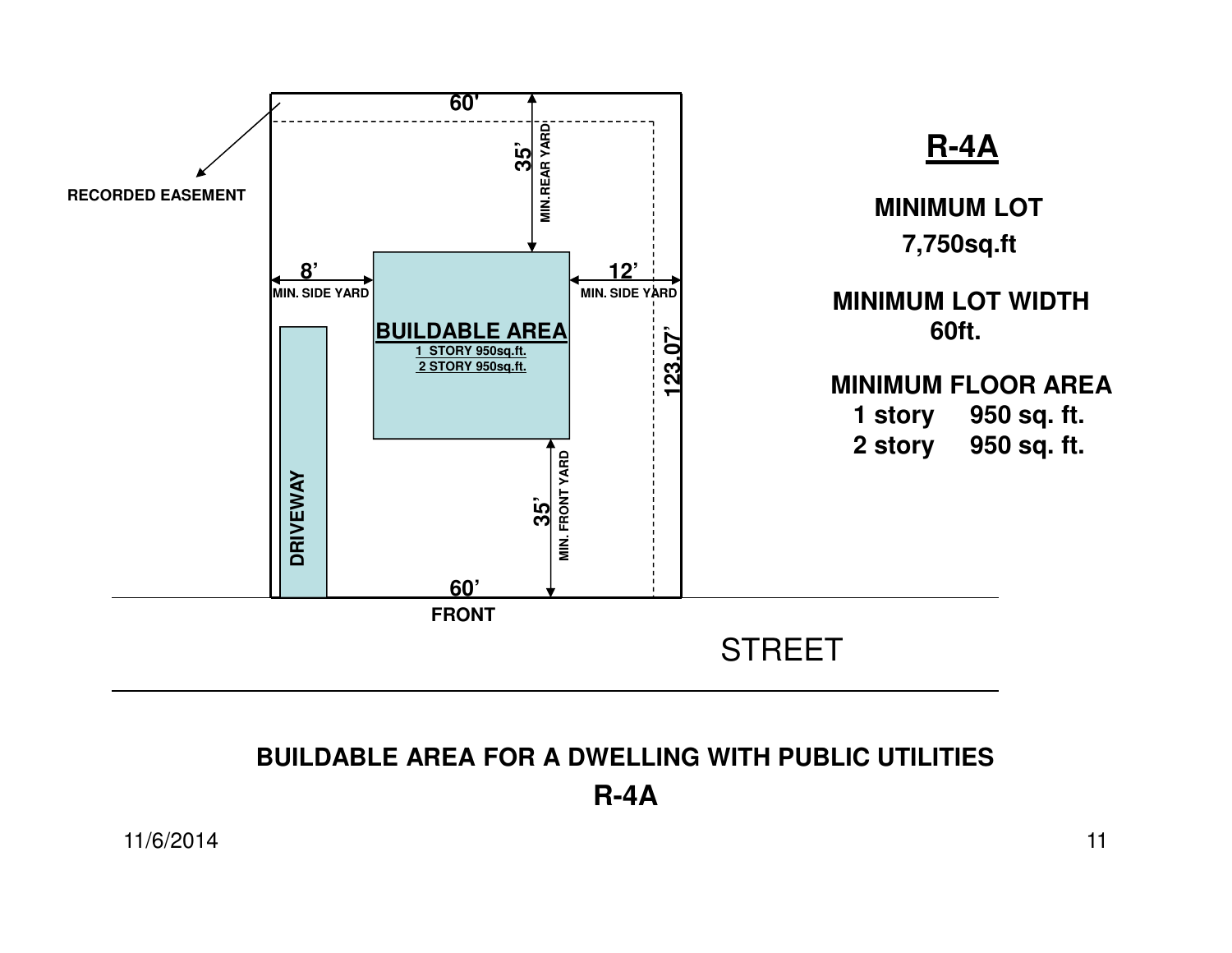

# **BUILDABLE AREA FOR A DWELLING WITH PUBLIC UTILITIESCONTROL DENSITY**

**LOT AND YARD REGULATIONS**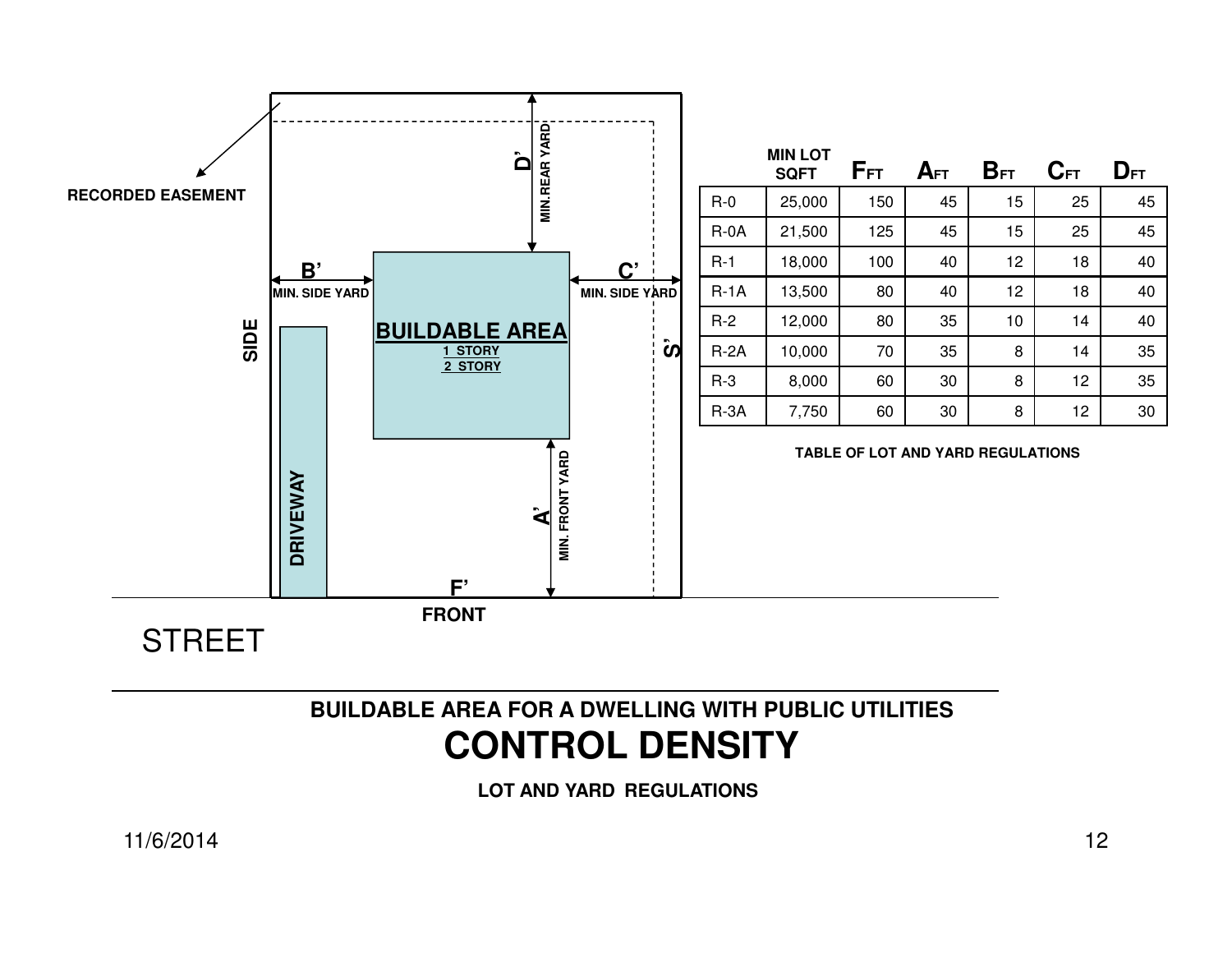#### **MEASUREMENT OF SIDE ,FRONT AND REAR YARD AND HOW TO DETERMIN MIN. LOT WITH OF AN IRREGULAR LOT**

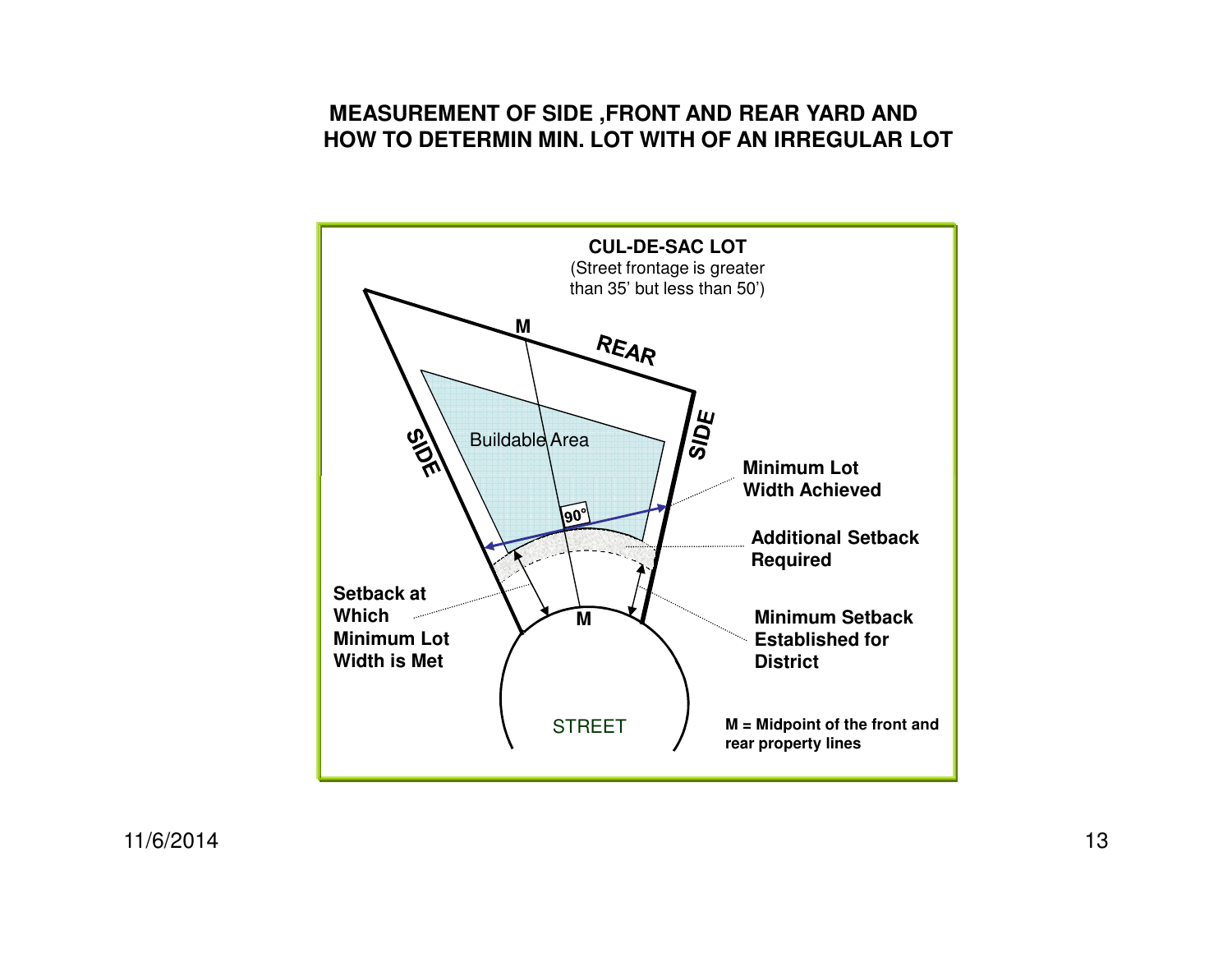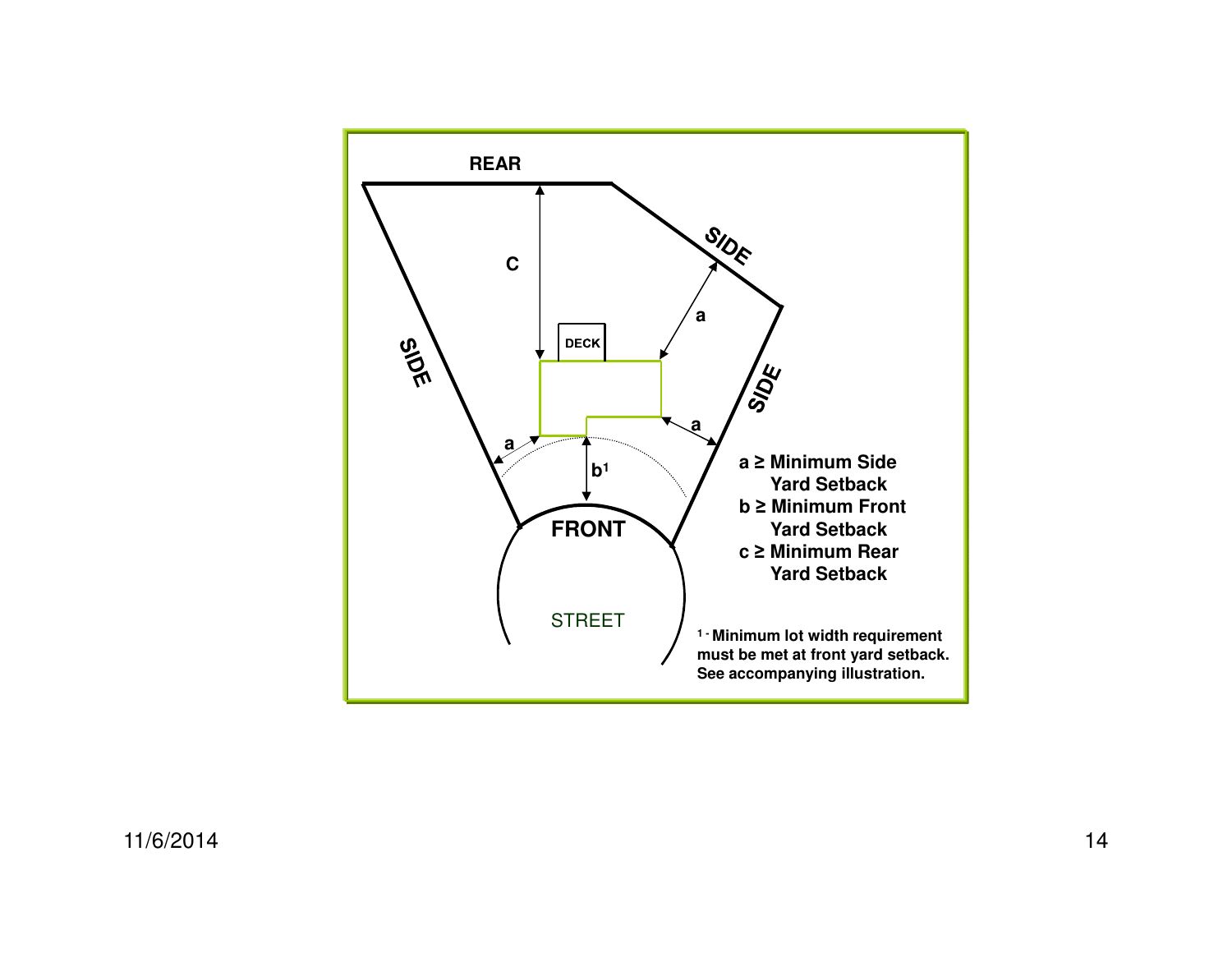**ATTACHED GARAGE WITH BREEZEWAY** 

**STREET**